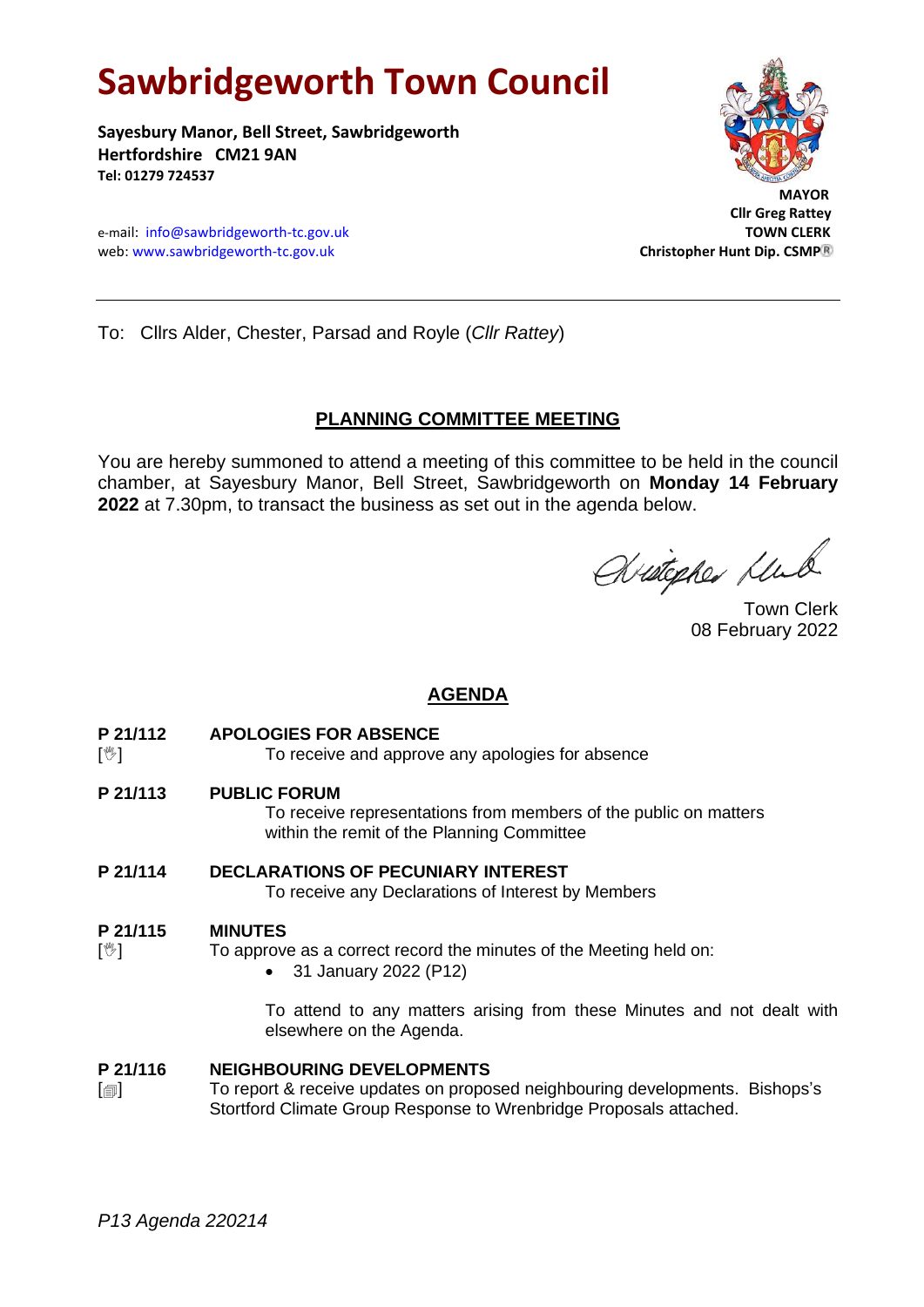#### **P 21/117 PLANNING APPLICATIONS RECEIVED FROM EHDC**

To consider Planning Applications received from EHDC since the last meeting of the Planning Committee.

## **3/21/2244/FUL 17 Bell Street, CM21**

[Change of use of existing detached garage with first](https://publicaccess.eastherts.gov.uk/online-applications/applicationDetails.do?activeTab=documents&keyVal=QYFYF6GL00X00) floor bedsit room above to A1 use [class to use as a shop with first floor staff amenity and storage space. Alterations to South](https://publicaccess.eastherts.gov.uk/online-applications/applicationDetails.do?activeTab=documents&keyVal=QYFYF6GL00X00)  elevation to remove the 2 garage [doors and replace with a window and door](https://publicaccess.eastherts.gov.uk/online-applications/applicationDetails.do?activeTab=documents&keyVal=QYFYF6GL00X00)

**\_\_\_\_\_\_\_\_\_\_\_\_\_\_\_\_\_\_\_\_\_\_\_\_\_\_\_\_\_\_\_\_\_\_\_\_\_\_\_\_\_\_\_\_\_\_\_\_\_\_\_\_\_\_\_\_\_\_\_\_\_\_\_\_\_\_\_\_\_\_\_\_**

**\_\_\_\_\_\_\_\_\_\_\_\_\_\_\_\_\_\_\_\_\_\_\_\_\_\_\_\_\_\_\_\_\_\_\_\_\_\_\_\_\_\_\_\_\_\_\_\_\_\_\_\_\_\_\_\_\_\_\_\_\_\_\_\_\_\_\_\_\_\_\_\_**

#### **3/22/0211/FUL 25 Vantorts Road, CM21 9NA**

[Erection of 1, 4 bedroom dwelling. Creation of vehicle](https://publicaccess.eastherts.gov.uk/online-applications/applicationDetails.do?activeTab=documents&keyVal=R6MNKBGL00T00) access and driveway and erection [of cycle shed](https://publicaccess.eastherts.gov.uk/online-applications/applicationDetails.do?activeTab=documents&keyVal=R6MNKBGL00T00) **\_\_\_\_\_\_\_\_\_\_\_\_\_\_\_\_\_\_\_\_\_\_\_\_\_\_\_\_\_\_\_\_\_\_\_\_\_\_\_\_\_\_\_\_\_\_\_\_\_\_\_\_\_\_\_\_\_\_\_\_\_\_\_\_\_\_\_\_\_\_\_\_**

## **3/22/0213/HH 10 Forebury Avenue, CM21 9BG**

Erection of open porch, erection of gabled [roof to front bay window, part raising of roof](https://publicaccess.eastherts.gov.uk/online-applications/applicationDetails.do?activeTab=documents&keyVal=R6MV79GLJ9B00)  [ridge, cladding of external walls](https://publicaccess.eastherts.gov.uk/online-applications/applicationDetails.do?activeTab=documents&keyVal=R6MV79GLJ9B00) **\_\_\_\_\_\_\_\_\_\_\_\_\_\_\_\_\_\_\_\_\_\_\_\_\_\_\_\_\_\_\_\_\_\_\_\_\_\_\_\_\_\_\_\_\_\_\_\_\_\_\_\_\_\_\_\_\_\_\_\_\_\_\_\_\_\_\_\_\_\_\_\_**

## **3/22/0244/REM 4 High Wych Road, CM21 0AZ**

[Approval of reserved matters relating to appearance and scale for planning approval](https://publicaccess.eastherts.gov.uk/online-applications/applicationDetails.do?activeTab=documents&keyVal=R6Q9D6GLJAU00)  [3/21/0926/OUT \(Outline permission for single detached dwelling with detached double](https://publicaccess.eastherts.gov.uk/online-applications/applicationDetails.do?activeTab=documents&keyVal=R6Q9D6GLJAU00)  garage – [all matters reserved except for access, landscaping and layout\)](https://publicaccess.eastherts.gov.uk/online-applications/applicationDetails.do?activeTab=documents&keyVal=R6Q9D6GLJAU00)

**\_\_\_\_\_\_\_\_\_\_\_\_\_\_\_\_\_\_\_\_\_\_\_\_\_\_\_\_\_\_\_\_\_\_\_\_\_\_\_\_\_\_\_\_\_\_\_\_\_\_\_\_\_\_\_\_\_\_\_\_\_\_\_\_\_\_\_\_\_\_\_\_**

**\_\_\_\_\_\_\_\_\_\_\_\_\_\_\_\_\_\_\_\_\_\_\_\_\_\_\_\_\_\_\_\_\_\_\_\_\_\_\_\_\_\_\_\_\_\_\_\_\_\_\_\_\_\_\_\_\_\_\_\_\_\_\_\_\_\_\_\_\_\_\_\_**

#### **P 21/118 LATE PLANNING APPLICATIONS**

To deal with Planning Applications received from EHDC following the Publication of this Agenda and received before 11 February 2022

#### **P 21/119 PLANNING DECISIONS MADE BY EHDC** To receive Planning Decisions from EHDC.

# **3/21/1358/HH Roselands, Bell Street, CM21 9AN**

Replacement windows *STC Comment:* No objection *EHDC Decision:* Granted

#### **3/21/1727/VAR Orion, London Road, CM23 4AX**

Erection of 1 detached dwelling with integrated annexe and new vehicular access onto London Road. Variation of condition 2 (Approved plans) of planning approval 3/20/2213/FUL. Changes to window detail *STC Comment:* No objection *EHDC Decision:* Granted **\_\_\_\_\_\_\_\_\_\_\_\_\_\_\_\_\_\_\_\_\_\_\_\_\_\_\_\_\_\_\_\_\_\_\_\_\_\_\_\_\_\_\_\_\_\_\_\_\_\_\_\_\_\_\_\_\_\_\_\_\_\_\_\_\_\_\_\_\_\_\_\_**

**\_\_\_\_\_\_\_\_\_\_\_\_\_\_\_\_\_\_\_\_\_\_\_\_\_\_\_\_\_\_\_\_\_\_\_\_\_\_\_\_\_\_\_\_\_\_\_\_\_\_\_\_\_\_\_\_\_\_\_\_\_\_\_\_\_\_\_\_\_\_\_\_**

**\_\_\_\_\_\_\_\_\_\_\_\_\_\_\_\_\_\_\_\_\_\_\_\_\_\_\_\_\_\_\_\_\_\_\_\_\_\_\_\_\_\_\_\_\_\_\_\_\_\_\_\_\_\_\_\_\_\_\_\_\_\_\_\_\_\_\_\_\_\_\_\_**

#### **3/21/2627/HH 10 Falconers Park, CM21 0AU**

Single storey rear extension and insertion of window to side elevation *STC Comment:* No objection *EHDC Decision:* Granted